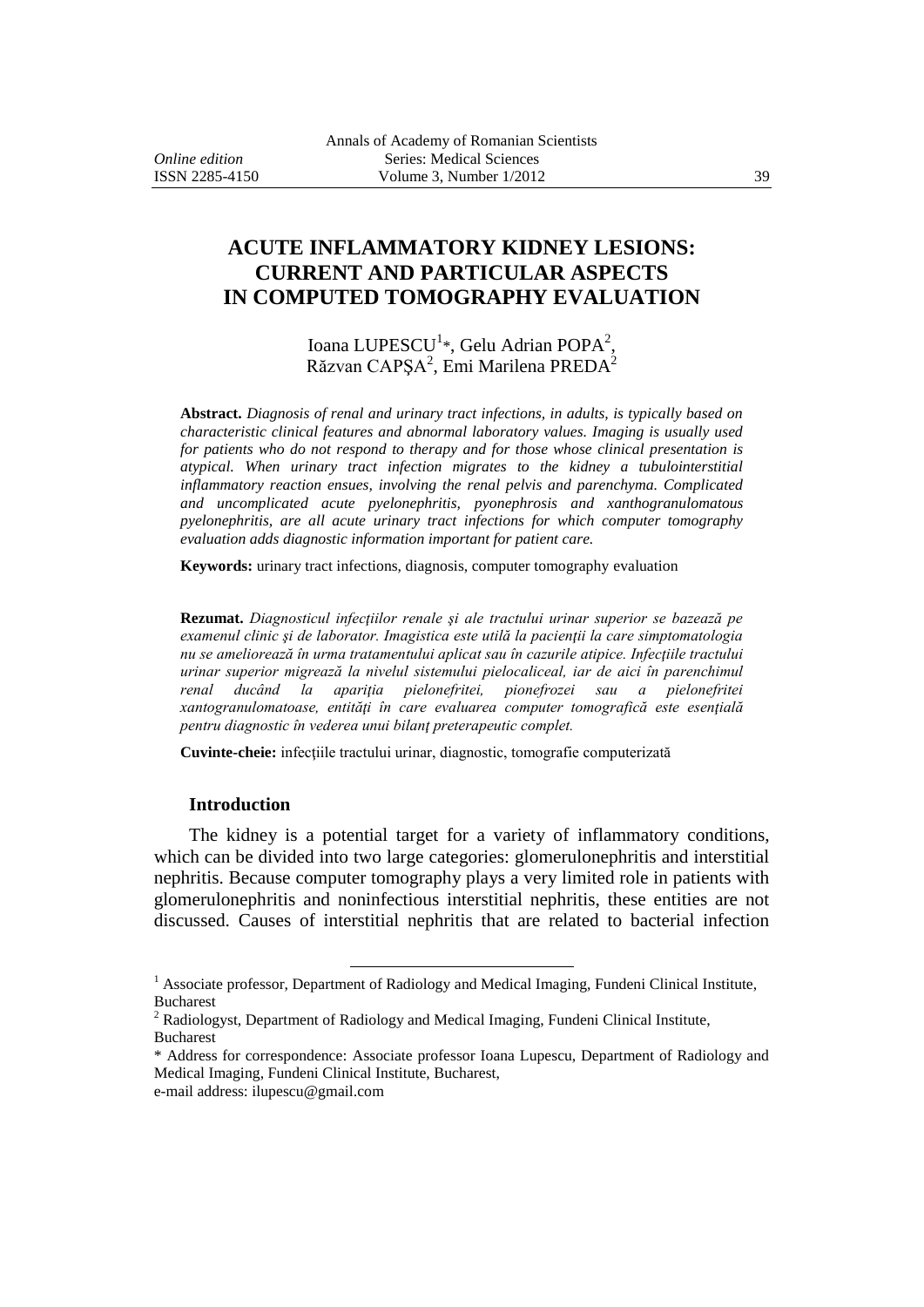include acute uncomplicated and complicated pyelonephritis, and also xanthogranulomatous pyelonephritis.

**Computed tomography technique**. Unenhanced computer tomography is excellent for identifying urinary tract gas, calculi, hemorrhage, renal enlargement, inflammatory masses, and obstruction (14). Involved regions occasionally appear with lower attenuation related to edema; less frequently, they have pockets of higher attenuation that are thought to represent hemorrhage computer tomography in acute inflammatory kidney lesions. Postcontrast computer tomography evaluation is done at approximately 50–90 seconds after injection followed by delayed imaging if urinary tract obstruction is suspected These parameters are designed to take advantage of the nephrographic phase in which the normal. kidney is homogeneously enhanced (14).

**Acute Pyelonephritis**. Bacterial pyelonephritis results from ascending infection from the lower urinary tract in the vast majority of cases, typically due to gram-negative enteric pathogens (1). Common risk factors include vesicoureteral reflux in children and stasis or obstruction in adults. Patients often present with fever, chills, flank pain, and pyuria. Pathologically, the urothelium is thickened and the kidney is focally or globally edematous. Pyelonephritis is usually multifocal, and occasionally, it may appear as a well-circumscribed mass. In patients who do not respond to initial therapy, who are diabetic, or who are immunocompromised or when complications are suspected, computer tomography is a very useful study (1, 2, 3). On contrast-enhanced computer tomography a striated nephrogram that consists of discrete rays of alternating attenuation that extend to the cortex is characteristic of acute pyelonephritis **(Figure no.1).**

If computer tomography images are obtained several hours after contrast material administration, areas of dense parenchymal staining are depicted and correspond to areas of decreased function on the immediate contrast-enhanced images (4). Computer tomography also demonstrate complications such as renal or perinephric abscess formation **(Figure no.2** and **Figure no.3).**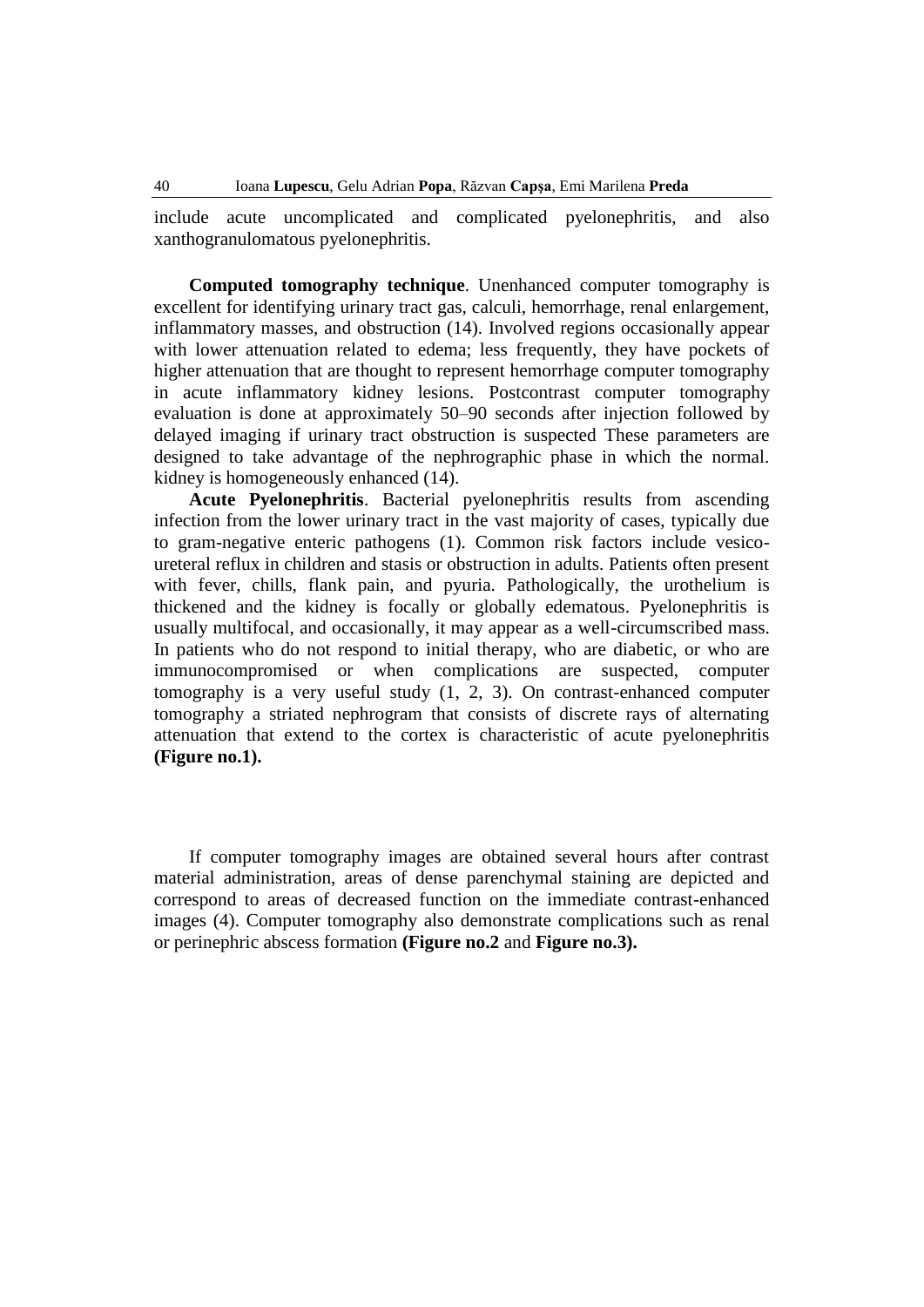

**Figure no.1:**  *Acute bacterial pyelonephritis. CT scan shows multifocal regions of diminished enhancement that extend to the periphery of the left kidney (arrows).*



**Figure no.2:** *Severe acute unilateral acute pyelonephritis. CT scan shows the enlarged right kidney with decreased uptake of contrast material and multiple small low-attenuation foci from abscess (arrows); perirenal right space inflammation (arrow head); enlargement of the renal right fascias (\*).*



**Figure no. 3a, 3b:** *Severe Acute pyelonephritis with intrarenal abscess and perinephric extension. CT scan demonstrates peripheral low-attenuation lesions (arrows) that are maturing into abscess (a, b).*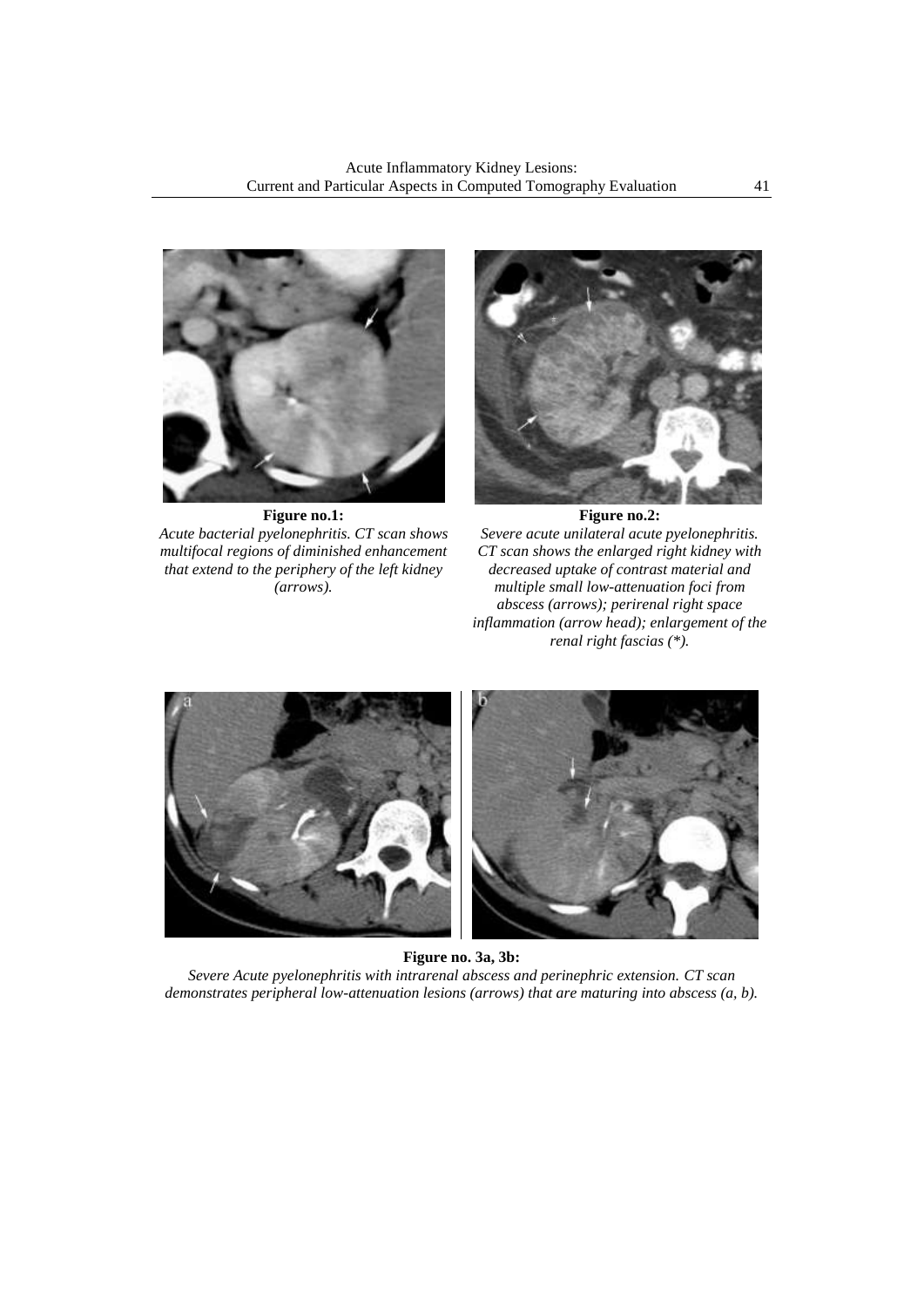

**Figure no. 3c:** *MIP coronal reformatation: dilatation of the right superior urinary tract- head arrow (c)*



**Figure no. 3d:** *filling central defect into the right renal pelvis - arrow (d).*

**Abscess cavities** may be either intra- or extra-parenchymal, and a renal abscess should be suspected when appropriate therapy does not lead to clinical response. Diabetic patients are predisposed to abscess formation (5). At computer tomography, abscesses are typically identified as round or geographic low-attenuation collections that do not enhance centrally but that may have an enhancing rim. The rims are pseudocapsules with varied wall thicknesses **(Figure no.4)** and frequent nodularity.

Extraparenchymal collections occasionally extend into adjacent structures, such as the psoas muscle.



**Figure no.4:**  *Right renal abscess. Contrast-enhanced CT scan demonstrates a thick-walled, peripherally enhancing, low-attenuation lesion (arrows)*

**Emphysematous pyelonephritis** is a necrotizing infection of the kidneys characterized by gas formation within or surrounding the kidneys. The majority (approximately 90%) of patients have poorly controlled diabetes (1, 2, 6). Nondiabetic patients are typically either immunocompromised or have associated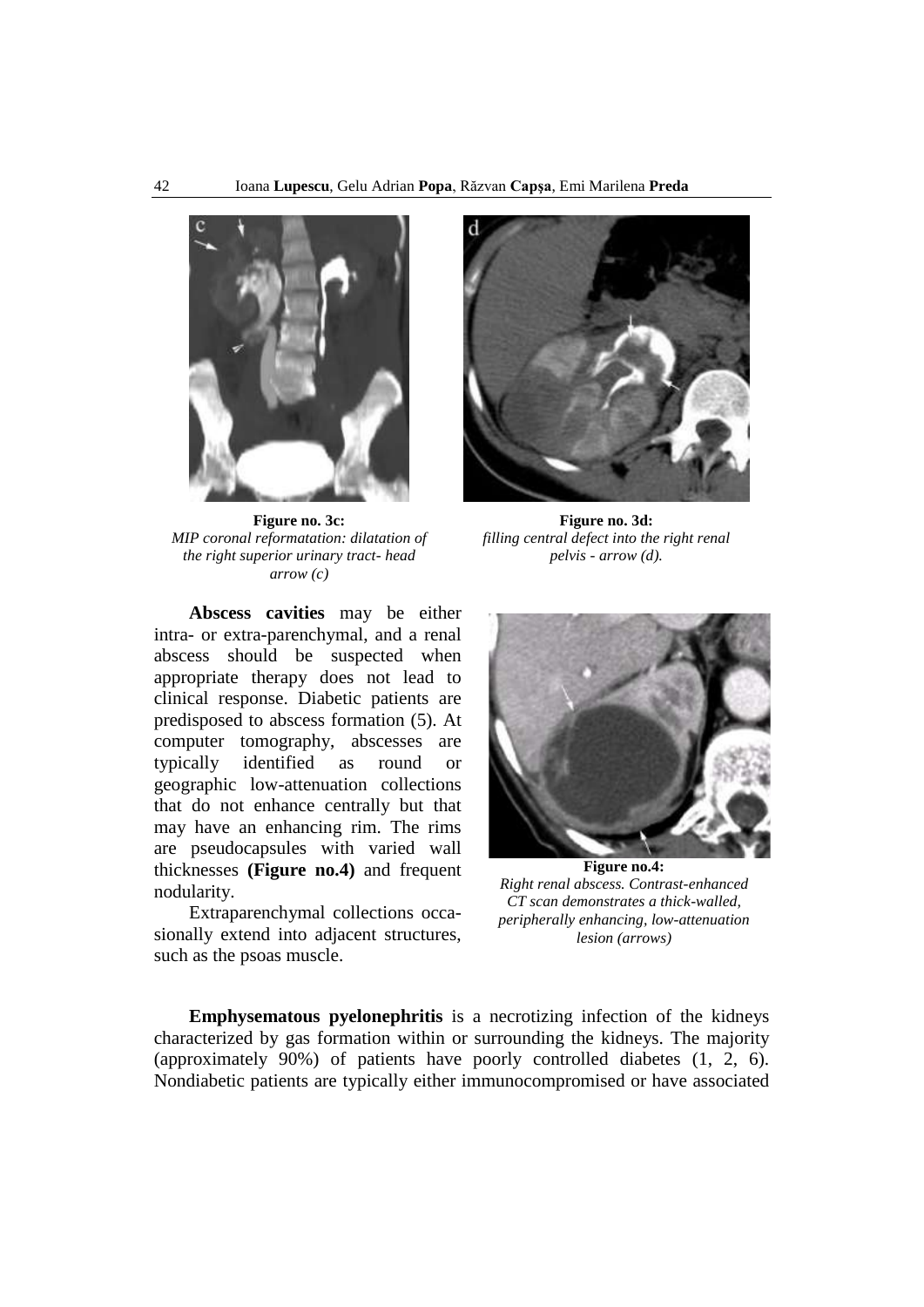

**Figure no. 5:** *Right emphysematous pyelonephritis. Unenhanced CT scan demonstrates emphysematous pyelonephritis, which appears as a large area of air that has completely destroyed and distorted the right kidney (arrows)*

**Emphysematous pyelitis** is a less aggressive form of emphysematous infection of the upper urinary tract. Emphysematous pyelitis is diagnosed when gas is localized to the renal collecting system (6, 14). Emphysematous pyelitis is more common in women and is also associated with diabetes and urinary tract obstruction. Computer tomography findings are a dilated collecting system, gas bubbles or gas-fluid levels within the renal caliceal system or renal sinus, and the lack of parenchymal gas **(Figure no.6).** 

urinary tract obstruction secondary to urolithiasis, neoplasm, or sloughed papilla (7, 8, 9, 10, 11, 12, 13). The most commonly identified organisms are E-coli, Klebsiella pneumonia, and Proteus mirabilis (6). Without early therapeutic intervention, the condition becomes rapidly progressive, generalizes to fulminate sepsis, and carries a high mortality rate. Computer tomography is the modality of choice for evaluating patients with emphysematous pyelone-phritis (6, 7, 8, 14, 15).

Computer tomography findings include parenchymal enlargement and destruction, small bubbly or linear streaks of gas fluid collections, gasfluid levels, and focal tissue necrosis with or without abscess **(Figure no.5).**



**Figure no. 6:** *Emphysematous right pyelitis. CT demonstrates collections of air within the central collecting systems (arrows)*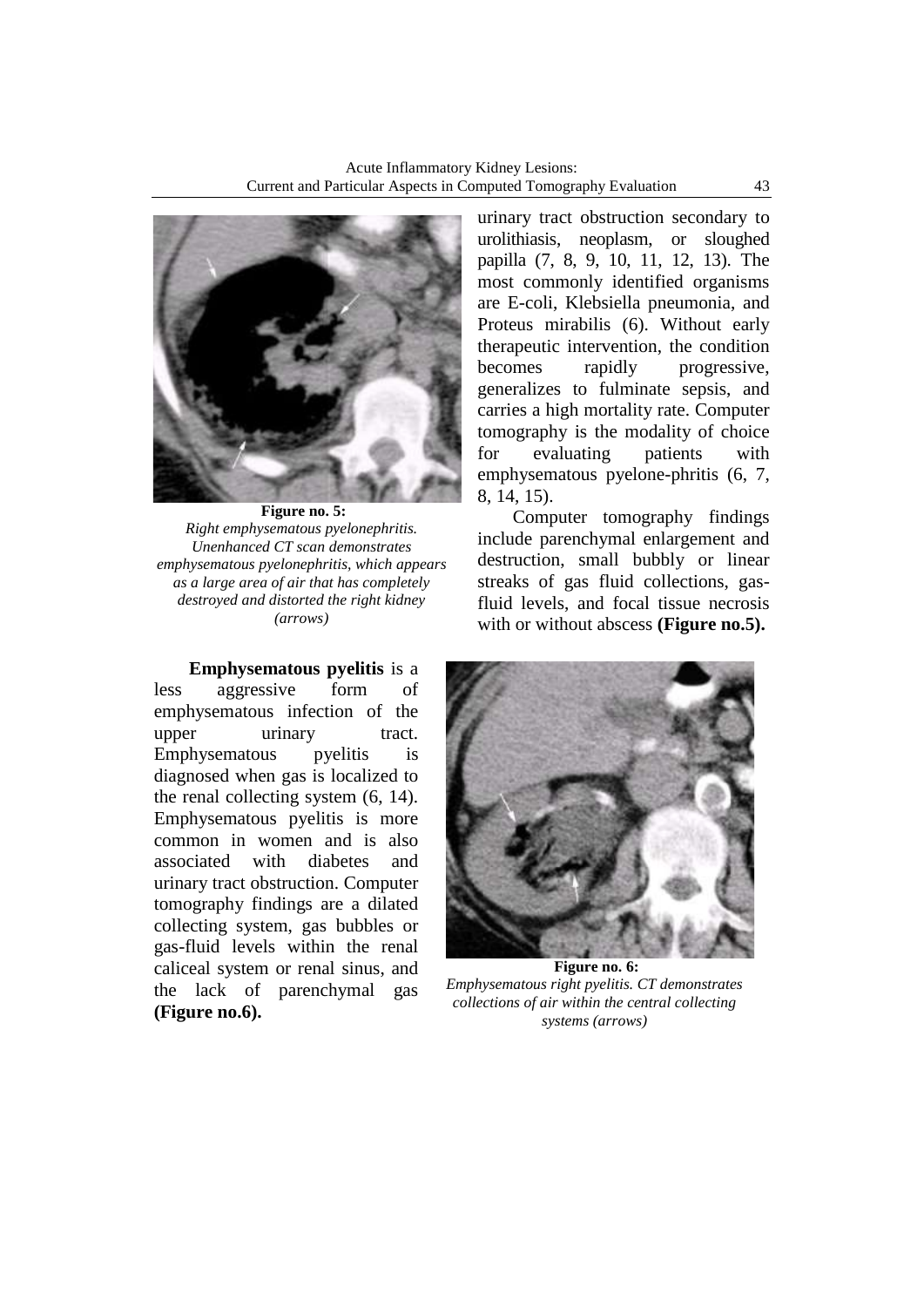Use of computer tomography allows accurate differentiation of emphysematous pyelitis from emphysematous pyelonephritis.

**Pyonephrosis** is an infected and obstructed collecting system, which frequently is enlarged. In the adult population, the obstruction may arise from a variety of disease processes such as calculi, tumor, complications from pyelonephritis or strictures (9, 14, 15). Early diagnosis is crucial because direct, immediate intervention is required in these patients. If pyonephrosis is left untreated, a rapid, often permanent, decline in renal function may result, and patients not uncommonly develop septic shock (10). Computer tomography evaluation be used to look for dilatation of the pelvicaliceal system, collecting system debris, fluid-fluid levels within the collecting system **(Figure no.7).**



**Figure no.7a, 7b:** *Pyonephrosis. Enhanced helical CT scan shows a diffusely enlarged left kidney with the parenchyma replaced by multiple hypoattenuating, representing dilated calices or abscesses (arrows) (a, b).*

**Xanthogranulomatous Pyelonephritis** is a chronic renal inflammatory disease that arises from an abnormal host response to bacterial infection (most often *Escherichia coli* or *Proteus mirabilis*) and results in parenchymal destruction and replacement with lipid-laden macrophages (10, 11, 12).There is variable involvement of the perinephric space and beyond (11).

Typical patient with xanthogranulomatous pyelonephritis is a middle-aged woman who presents with recurrent fever and flank pain (11, 13). Obstruction from renal calculus disease is present in up to 70% of cases (11, 14, 15). Xanthogranulomatous pyelonephritis can simulate an infiltrative neoplasm. Computer tomography combination of a nonfunctioning enlarged kidney, a central calculus within a contracted renal pelvis, expansion of the calices, and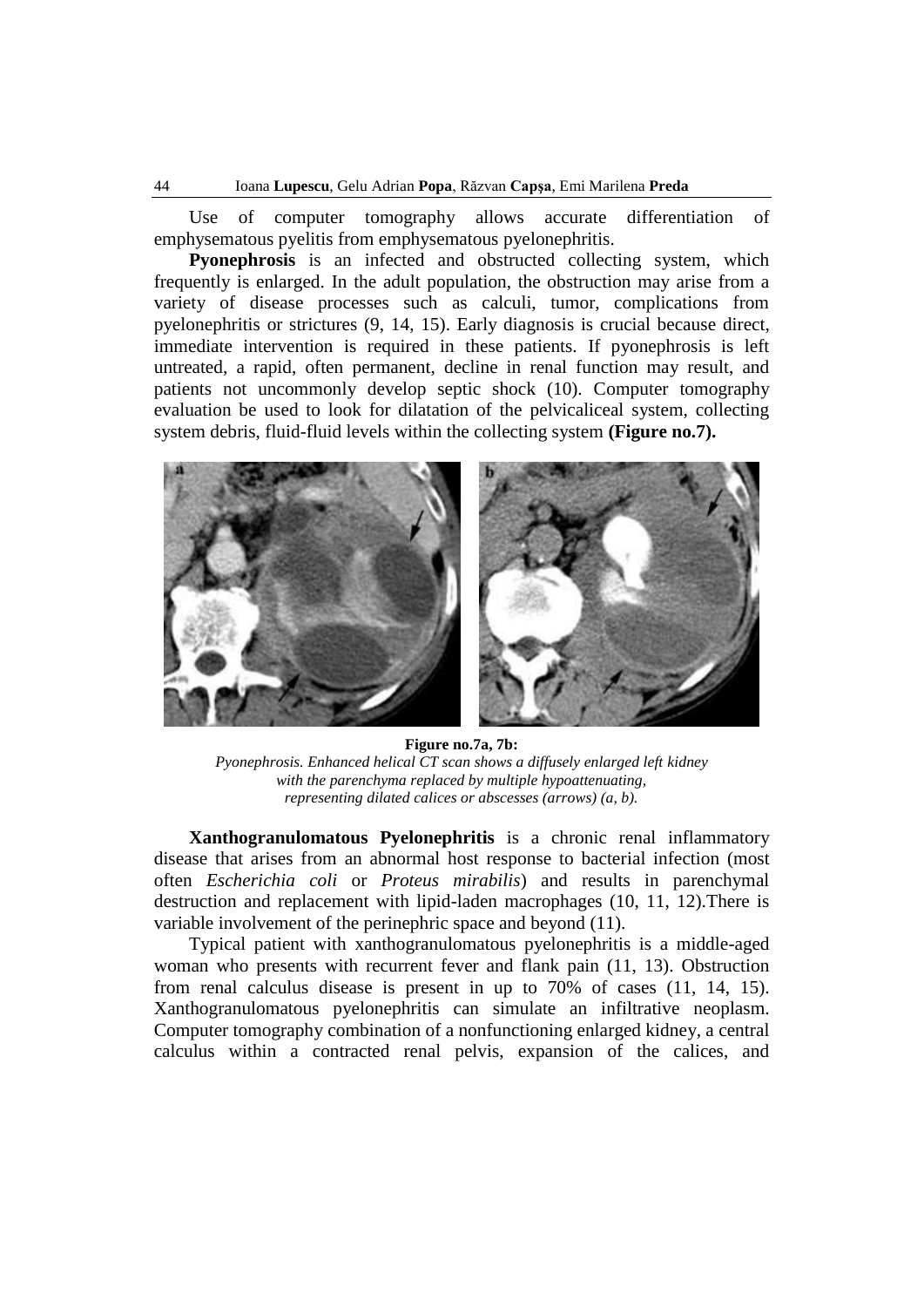inflammatory changes in the perinephric fat is strongly suggestive of xanthogranulomatous pyelonephritis **(Figure no.8).**



**Figure no.8:** 

*Xanthogranulomatous pyelonephritis. Contrastenhanced CT scan demonstrates left renal pelvis calculi (\*), with distention of the left collecting system (arrows) and extension of the inflammation into the perirenal space (arrowhead); enlarged lymphadenopathy (black arrow).*

## **Conclusions**

Assessment of severe renal inflammatory disease can be a difficult diagnostic problem.

Computer tomography is an important tool in the diagnosis and management of patients with inflammatory kidney lesions. Computer tomography is recommended if there is: 1. persistence of symptoms despite antibiotic therapy; 2. predisposing conditions, such as urinary tract obstruction, debilitating disease, history or immune incompetence; 3. suspicion of a renal or flank mass on another radio-imaging method (urography or ultrasound evaluation) or physical examination.